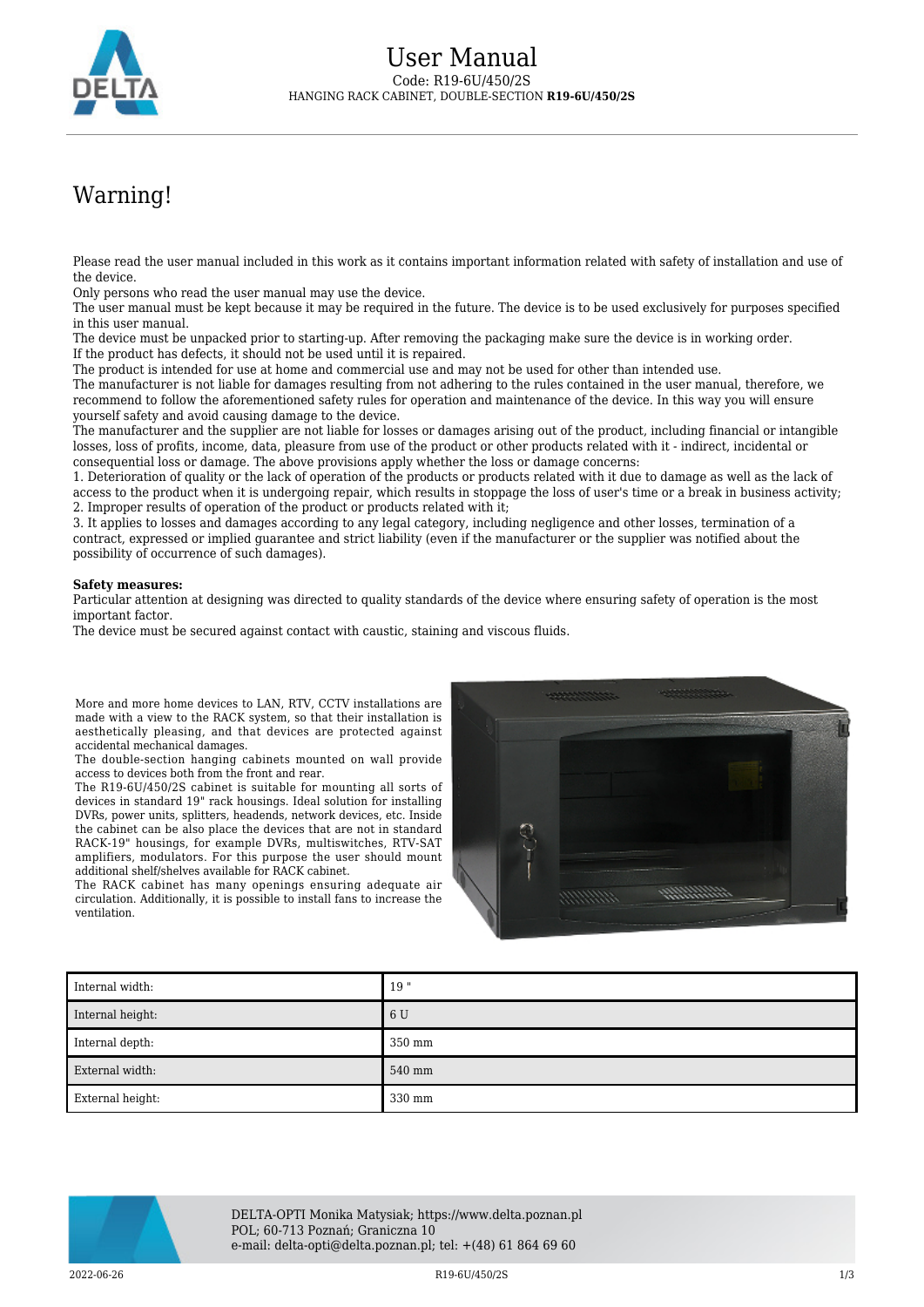

## User Manual Code: R19-6U/450/2S HANGING RACK CABINET, DOUBLE-SECTION **R19-6U/450/2S**

| External depth:        | 450 mm                                                                                                                        |
|------------------------|-------------------------------------------------------------------------------------------------------------------------------|
| Holes for fan coolers: | 105 x 105 mm (2 places)                                                                                                       |
| Color:                 | Dark graphite                                                                                                                 |
| Door:                  | $\cdot$ Front: glass<br>• Rear: metal, hinges<br>• Both front and rear doors can be installed as left side or right side ones |
| Main features:         | • Holes for cables: in rear panel, on top, in the bottom<br>• 2 keys included<br>• 4 pcs Rack rails to mounting the devices   |
| Weight:                | 15.2 kg                                                                                                                       |
| Guarantee:             | 2 years                                                                                                                       |

## Cabinet with door open:



Mounting side view:



The cabinet with rear door open:



DELTA-OPTI Monika Matysiak; https://www.delta.poznan.pl POL; 60-713 Poznań; Graniczna 10 e-mail: delta-opti@delta.poznan.pl; tel: +(48) 61 864 69 60

2022-06-26 R19-6U/450/2S 2/3